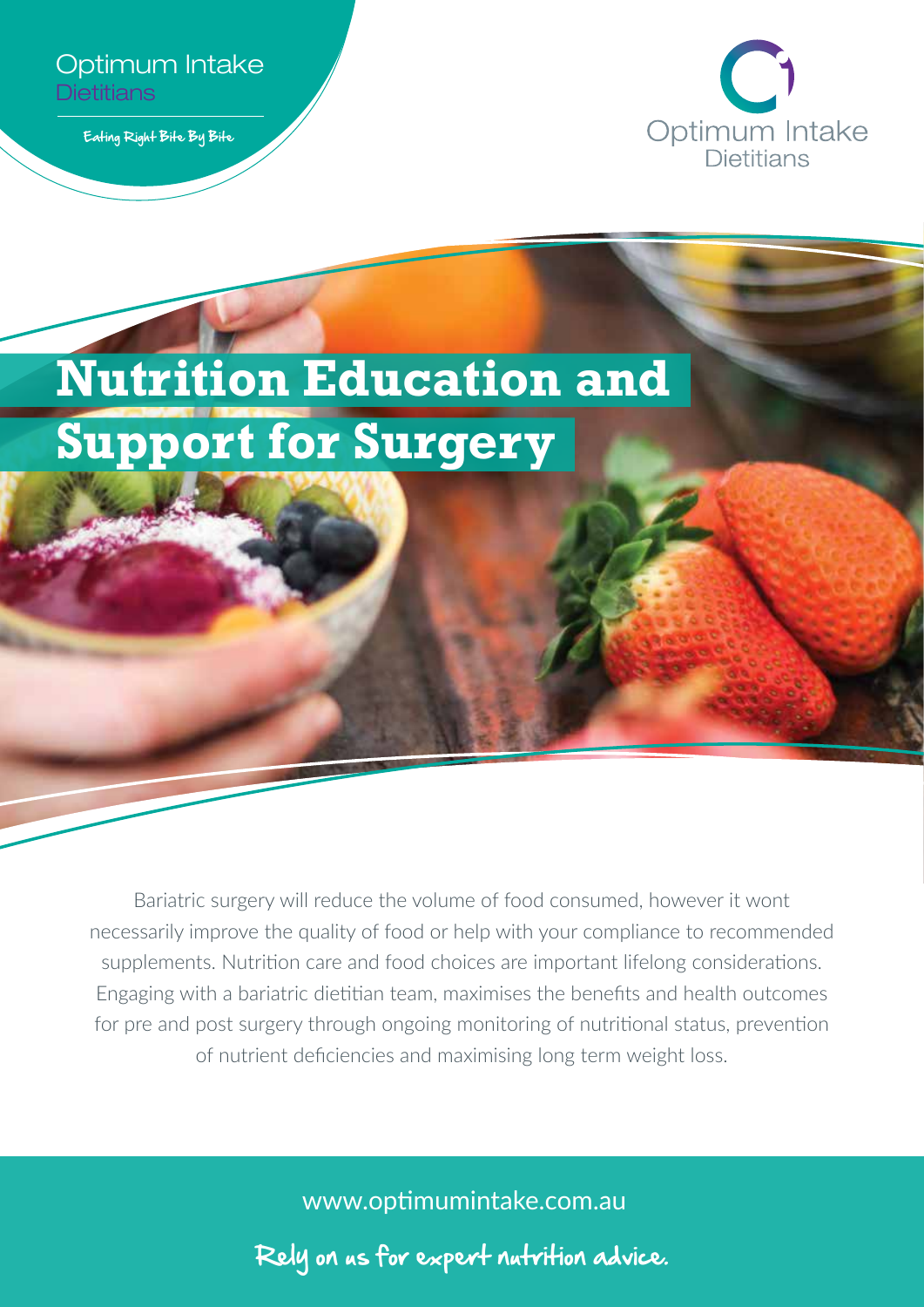Eating Right Bite By Bite

# **Nutrition Education and Support for Surgery**

Undergoing bariatric surgery is just one part of the journey to assist you in losing weight and regaining health, fitness and quality of life. In preparation for surgery and afterwards you will need to learn how to use a variety of new skills and eat in a new way to get the optimum benefit and achieve a new way of life. For this reason, you need a team of different health professionals working with you to achieve your best results.

# *Your dietitian will form an essential part of your weight loss journey, providing nutrition education, advice, motivation and support both pre and post surgery.*

Optimum Intake Dietitians will provide you with dietary education on how to change not only what, but how you eat and how to achieve optimum nourishment for your body as you transition through this process. Although some eating changes can sound simple, in reality, breaking years of eating habits can be hard and your team is there to support you through both the successes and the set backs along the way. From experience we have found that this support and education is fundamental to long-term success with bariatric surgery.

## **Dietitian - Laura See**

Our Dietitian Laura See is an Accredited Practising Dietitian, a member of the Dietitian's Association of Australia and an associate member of the Australian and New Zealand Metabolic and Obesity Surgery Society. She graduated with a Bachelor of Nutrition and Dietetics for the University of Newcastle. Laura had been providing nutrition counselling services in private practice before joining Optimum Intake Dietitians in 2019. She is actively involved in continual professional development in the area of bariatric surgery, supporting individuals through the surgical journey from pre-operative nutrition assessments, ongoing nutritional management and helping clients post-surgery with changing eating habits.



Laura recognises that there is no such thing as a one-size-fits-all approach to health and is passionate about working with individuals to achieve their health goals through developing positive, long-lasting eating habits. She believes in helping people discover the ways in which a balanced, consistent diet can help them experience more out of life.

Optimum Intake has specifically designed a bariatric surgery care package, in conjunction with your surgeon, to maximise the support we can provide our clients. The package includes a comprehensive pre-operative assessment and post surgery reviews over a period of 12 months. The following section outlines what to expect from each consult.

> www.optimumintake.com.au Rely on us for expert nutrition advice.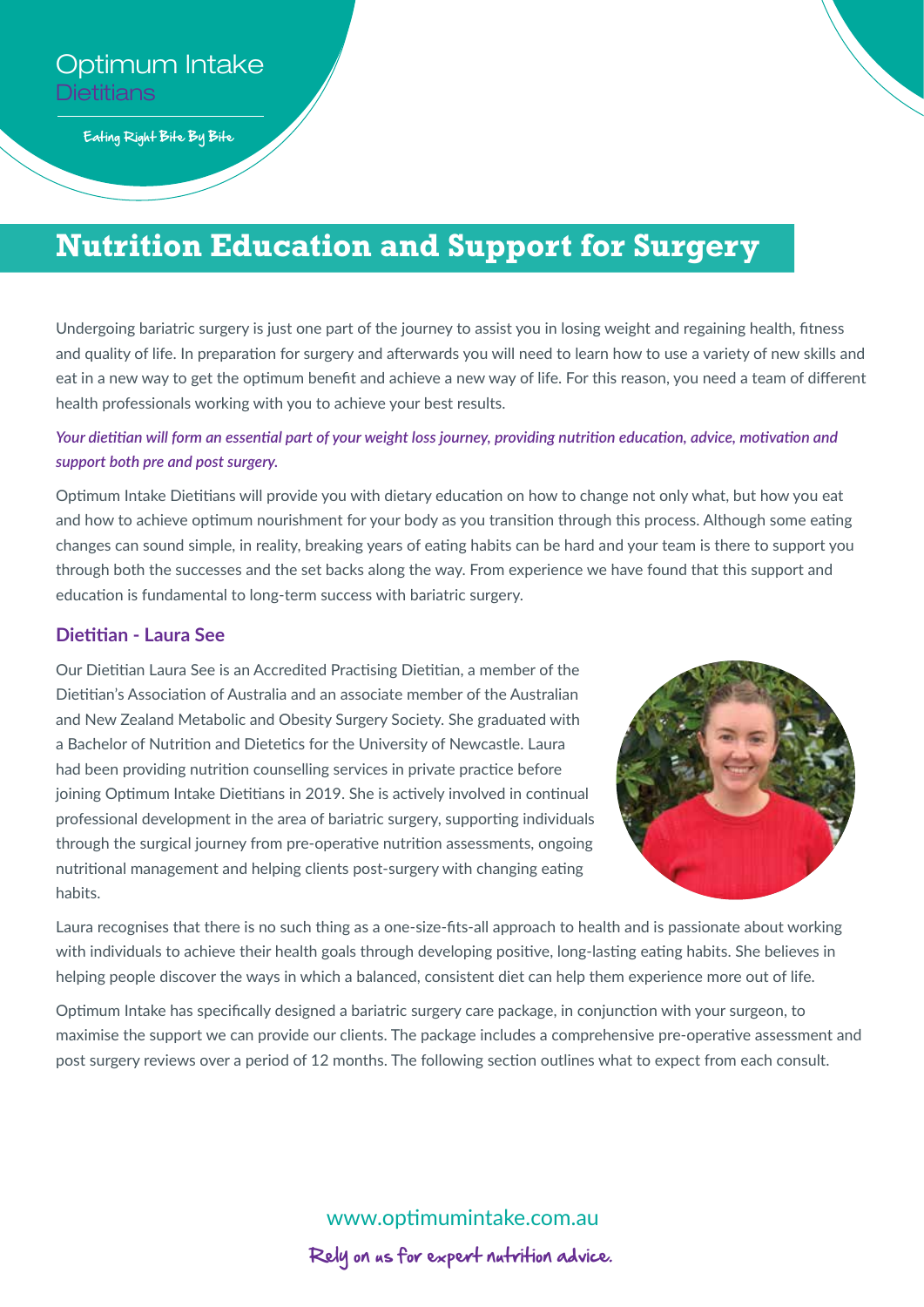

# **Initial consultation (at least 4 weeks prior to surgery)**

The initial consult is an opportunity for us to get to know a bit about you, so that we can tailor education and nutritional advice to meet your individual needs. This will most likely involve a discussion about:

- Your motivation for surgery, long-term goals and setting of realistic expectations.
- Previous weight loss strategies.
- Your relationship and attitudes towards food and your eating behaviours.
- Diet related social factors such as type of employment and working hours, family situation, cooking skills, financial constraints, stress and any other factors that may be relevant.
- Your food preferences (likes and dislikes) and any food allergy or intolerances.
- Your current food intake, including the types of food you eat regularly and your typical eating pattern.
- Understanding appetite changes.
- Any relevant pre-existing medical conditions and medications.
- Any pre-existing nutrient deficiencies, including education on correcting deficiencies prior to surgery. Nutritional supplementation to prevent nutrient deficiencies post-surgery, this will also be covered in more detail in your post-surgery reviews.

The initial consultation will give us an opportunity to provide you with important information in preparation for surgery. This will include education on the following:

#### **Preoperative VLCD regime**

A Very Low Calorie Diet (VLCD) is recommended in the 4 weeks leading up to your surgery. It is designed specifically to reduce some of your abdominal fat stores to make surgery more straight forward. It is important to discuss the diet face to face so we can determine whether it is safe for you, make any adjustments to meet your individual needs, and discuss any practical issues to ensure that the diet is easy for you to follow.

#### **Introduction to how eating will change after your surgery**

It is important to have a good understanding of what to expect after surgery. For the majority of people, the surgery will require significant changes to the way they eat. We will discuss some of these changes in the initial consult so you can start to prepare yourself by practicing specific eating behaviours and patterns. We will also briefly discuss the initial phases of food texture modification which occurs in the first 4-6 weeks following surgery so you can start to prepare in terms of gathering recipes, cooking tools, appliances and supplements.

Most importantly the initial consult is your opportunity to ask questions and discuss any concerns you may have, so that you can feel as confident and as relaxed as possible for your surgery.

www.optimumintake.com.au

Rely on us for expert nutrition advice.